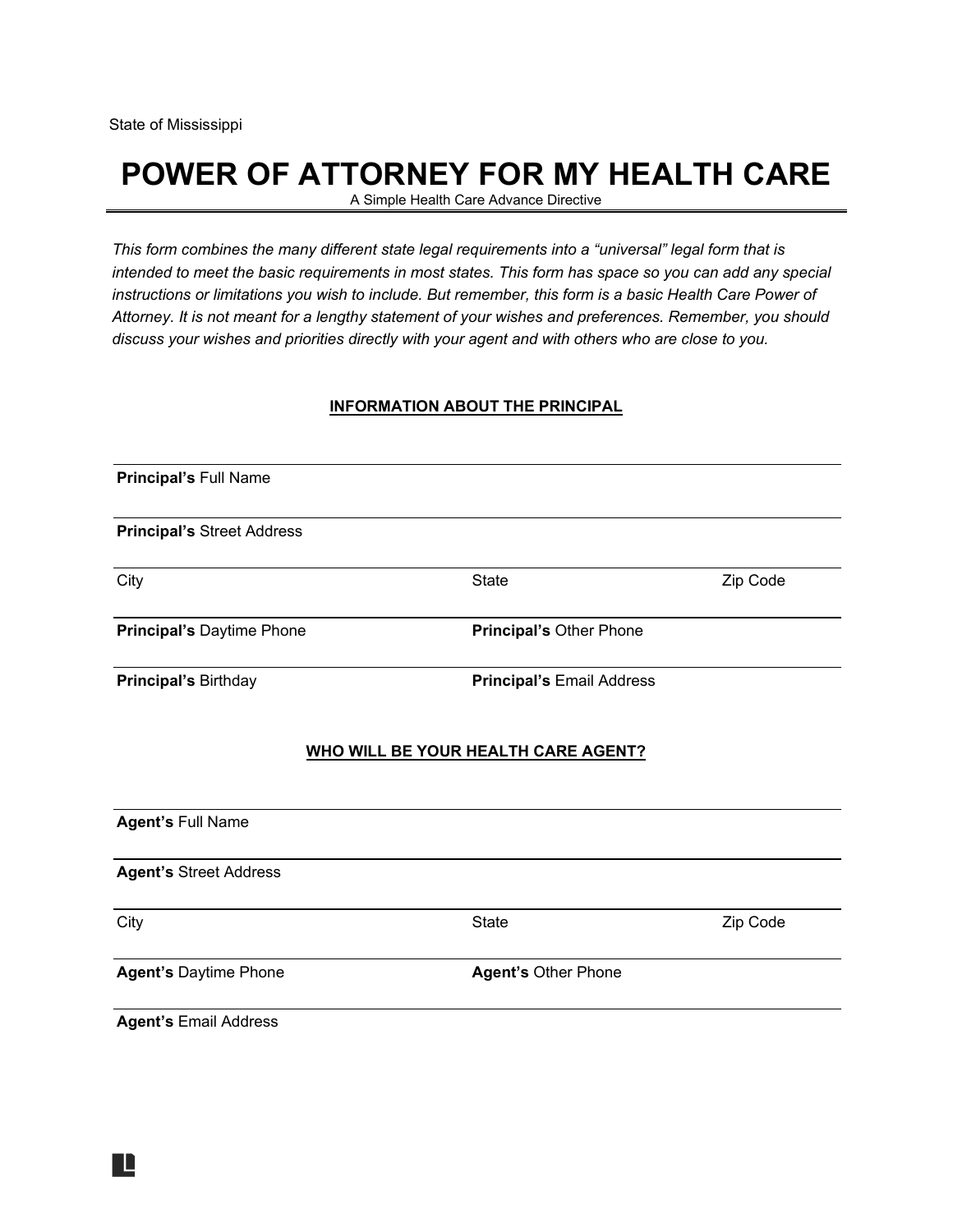#### **WHO WILL BE YOUR BACK-UP AGENT(S)?**

If my first agent is unwilling or unable to act for any reason, then my next choice is:

|          |                                    | Back-Up Agent's Full Name                                                                      |
|----------|------------------------------------|------------------------------------------------------------------------------------------------|
|          |                                    | <b>Back-Up Agent's Street Address</b>                                                          |
| Zip Code | <b>State</b>                       | City                                                                                           |
|          | Back-Up Agent's Other Phone        | Back-Up Agent's Daytime Phone                                                                  |
|          |                                    | <b>Back-Up Agent's Email Address</b>                                                           |
|          |                                    | If the first two agents are not willing or able to act for any reason, then my next choice is: |
|          |                                    | Second Back-Up Agent's Full Name                                                               |
|          |                                    | Second Back-Up Agent's Street Address                                                          |
| Zip Code | <b>State</b>                       | City                                                                                           |
|          | Second Back-Up Agent's Other Phone | Second Back-Up Agent's Daytime Phone                                                           |
|          |                                    |                                                                                                |

**Second Back-Up Agent's** Email Address

R

#### **WHAT WILL YOUR AGENT'S POWERS BE?**

My agent knows my goals and wishes based on our conversations and on any other guidance I may have written. My agent has full authority to make decisions for me about my health care according to my goals and wishes. If the choice I would make is unclear, then my agent will decide based on what he or she believes to be in my best interests. My agent's authority to interpret my wishes is intended to be as broad as possible, and includes the following authority: (Check all that apply)

 $\Box$  1. To agree to, refuse, or withdraw consent to any type of medical care, treatment, surgical procedures, tests, or medications. **This includes decisions about using mechanical or other procedures that affect any bodily function, such as artificial respiration, artificially supplied nutrition and hydration (that is, tube feeding), cardiopulmonary resuscitation, or other forms of**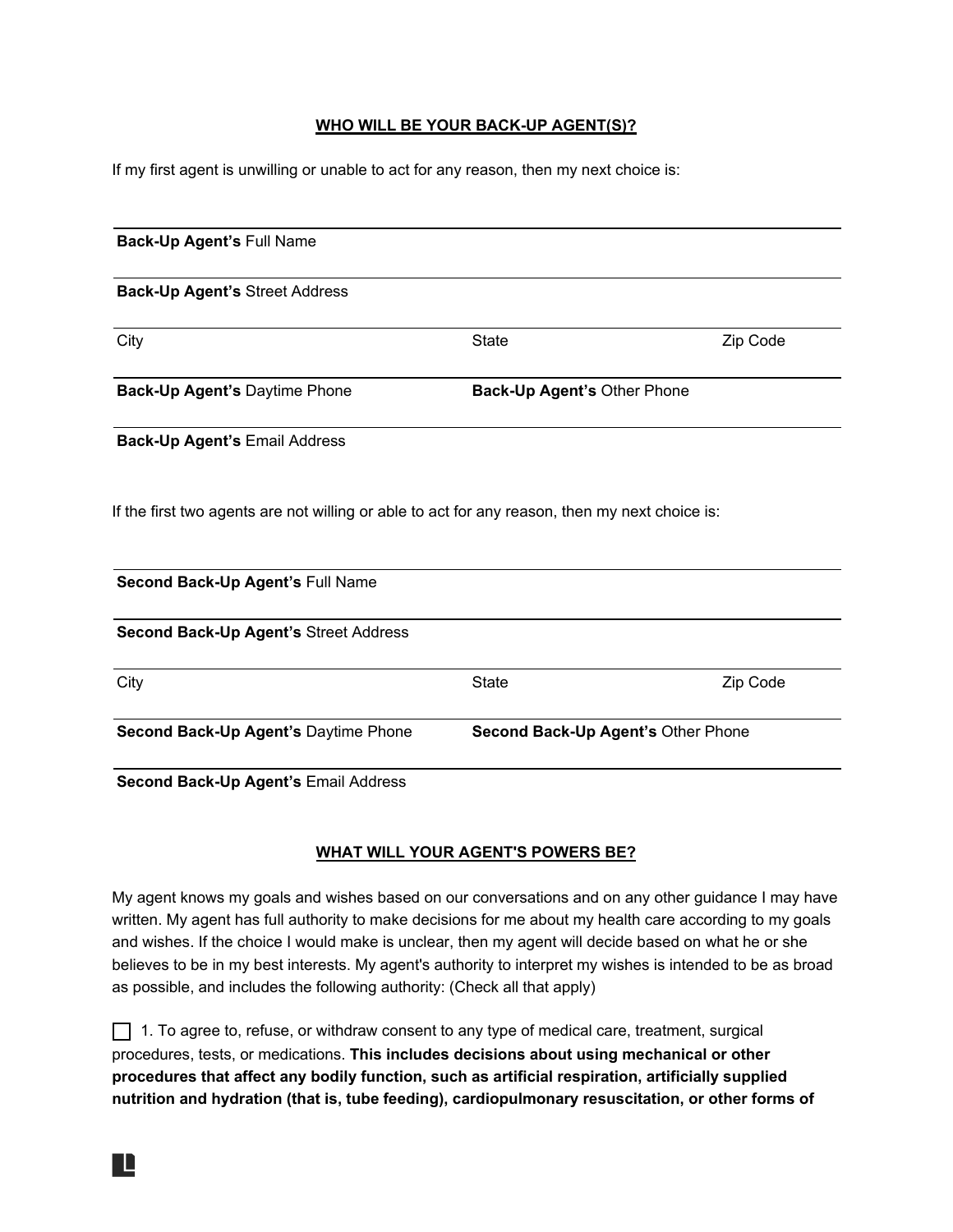## **medical support, even if deciding to stop or withhold treatment could or would result in my death. \_\_\_\_\_\_** (**Principal's initials**)

| 2. To have access to medical records and information to the same extent that I am entitled to, |
|------------------------------------------------------------------------------------------------|
| including the right to disclose health information to others.                                  |

| □ 3. To authorize my admission to or discharge (even against medical advice) from any hospital, |
|-------------------------------------------------------------------------------------------------|
| nursing home, residential care, assisted-living or similar facility or service.                 |

□ 4. To contract for any health care-related service or facility for me, or apply for public or private health care benefits, with the understanding that my agent is not personally financially responsible for those contracts.

☐ 5. To hire and fire medical, social service, and other support personnel who are responsible for my care.

□ 6. To authorize my participation in medical research related to my medical condition.

 $\Box$  7. To agree to or refuse using any medication or procedure intended to relieve pain or discomfort, even though that use may lead to physical damage or dependence or hasten (but not intentionally cause) my death.

 $\Box$  8. To decide about organ and tissue donations, autopsy, and the disposition of my remains as the law permits.

 $\Box$  9. To take any other action necessary to do what I authorize here, including signing waivers or other documents, pursuing any dispute resolution process, or taking legal action in my name.

## **DO YOU HAVE SPECIAL INSTRUCTIONS OR LIMITATIONS FOR YOUR AGENT?**

\_\_\_\_\_\_\_\_\_\_\_\_\_\_\_\_\_\_\_\_\_\_\_\_\_\_\_\_\_\_\_\_\_\_\_\_\_\_\_\_\_\_\_\_\_\_\_\_\_\_\_\_\_\_\_\_\_\_\_\_\_\_\_\_\_\_\_\_\_\_\_\_\_\_\_\_\_\_\_\_\_\_\_

## **WHEN WILL THIS POWER BE EFFECTIVE?**

This Power of Attorney for My Health Care will become effective during any time in which, in the opinion of my agent and attending physician, I am unable to make or communicate a choice about a particular health care decision.

R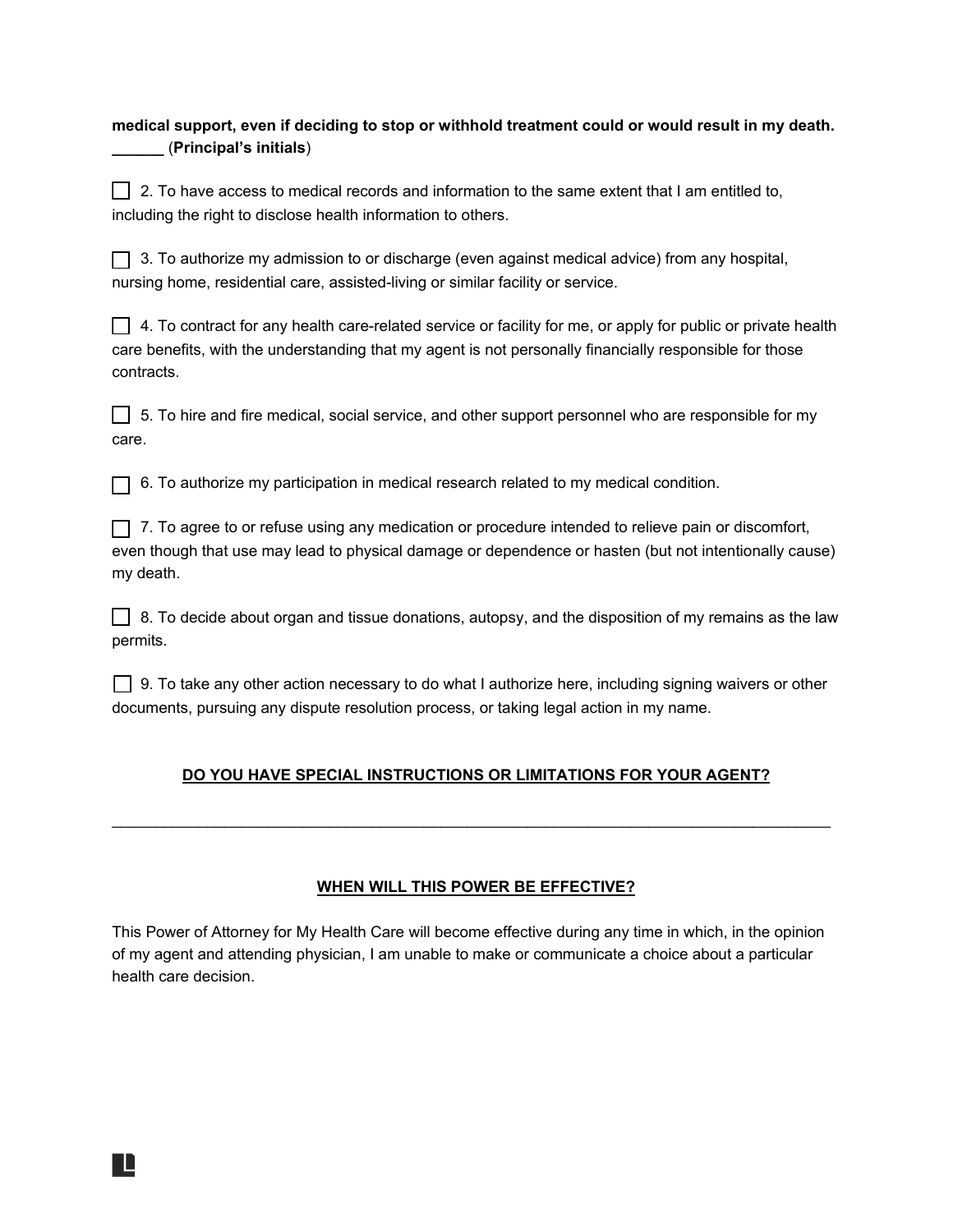#### **OTHER PROVISIONS**

1. Health care providers can rely on my agent**.** No one who relies in good faith on any representations by my agent or back-up agent will be liable to me, my estate, my heirs or assigns, for recognizing the agent's authority.

2. I cancel any previous power of attorney for health care that I may have signed.

3. I intend this power of attorney to be universal; it is valid in any jurisdiction in which it is presented.

4. I intend that copies of this document are as effective as the original.

5. My agent will not be entitled to compensation for services performed under this power of attorney, but he or she will be entitled to reimbursement for all reasonable expenses that result from carrying out any provision of this power of attorney.

#### **SIGNATURE**

I understand the contents of this document and the effect of granting powers to my agent.

**Principal's** Signature

**Principal's** Name

Date

H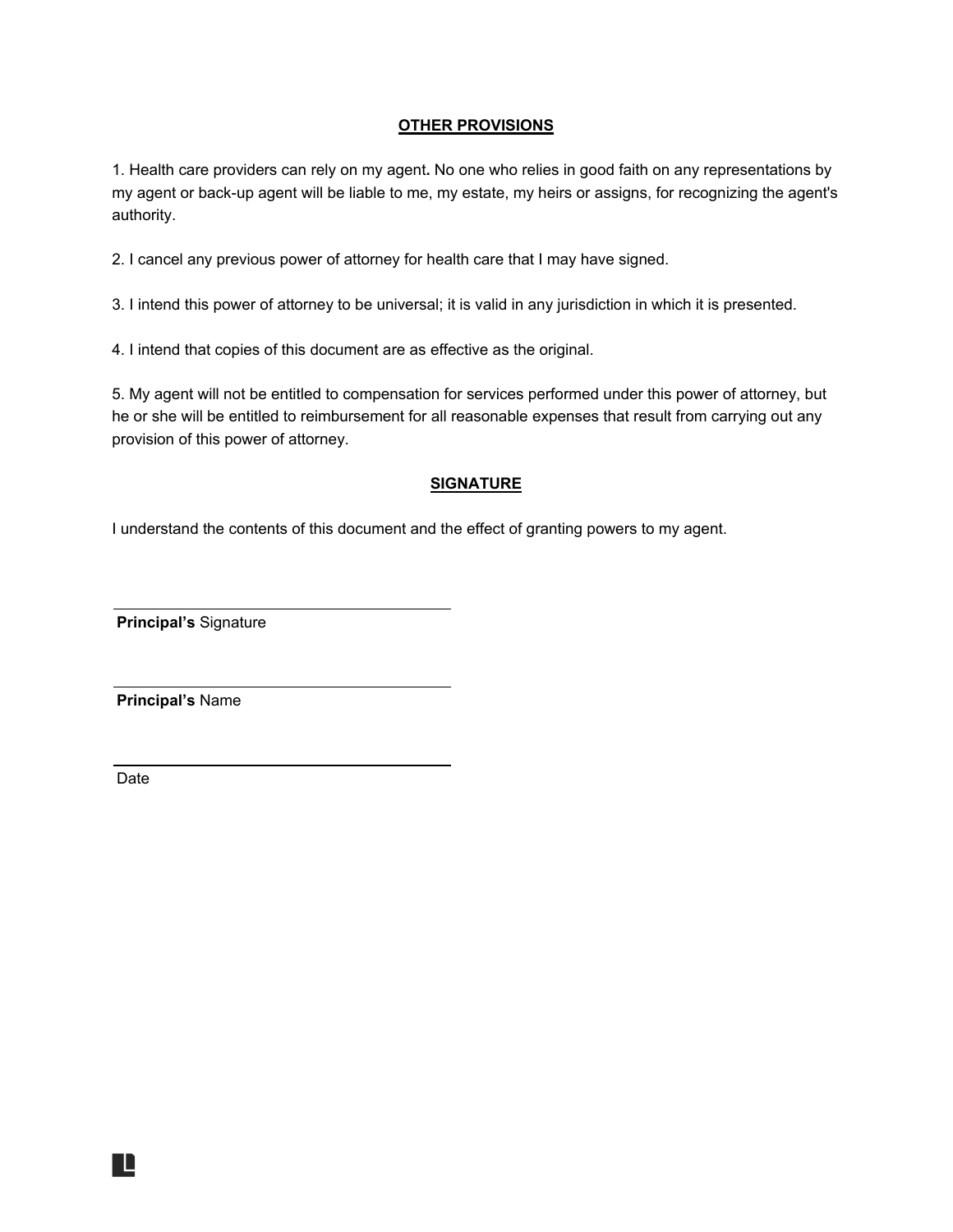## **A STATEMENT BY YOUR WITNESSES**

#### **First Witness**

I declare under penalty of perjury pursuant to Section 97-9-61, Mississippi Code of 1972, that the principal is personally known to me, that the principal signed or acknowledged this power of attorney in my presence, that the principal appears to be of sound mind and under no duress, fraud or undue influence, that I am not the person appointed as agent by this document, and that I am not a health-care provider, nor an employee of a health-care provider or facility. I am not related to the principal by blood, marriage or adoption, and to the best of my knowledge, I am not entitled to any part of the estate of the principal upon the death of the principal under a will now existing or by operation of law.

| <b>Witness Signature</b> | Date  |          |
|--------------------------|-------|----------|
| <b>Witness Name</b>      |       |          |
| <b>Witness Address</b>   |       |          |
| City                     | State | Zip Code |

## **Second Witness**

R

I declare under penalty of perjury pursuant to Section 97-9-61, Mississippi Code of 1972, that the principal is personally known to me, that the principal signed or acknowledged this power of attorney in my presence, that the principal appears to be of sound mind and under no duress, fraud or undue influence, that I am not the person appointed as agent by this document, and that I am not a health-care provider, nor an employee of a health-care provider or facility.

| <b>Witness Signature</b> | Date  |          |
|--------------------------|-------|----------|
| <b>Witness Name</b>      |       |          |
| <b>Witness Address</b>   |       |          |
| City                     | State | Zip Code |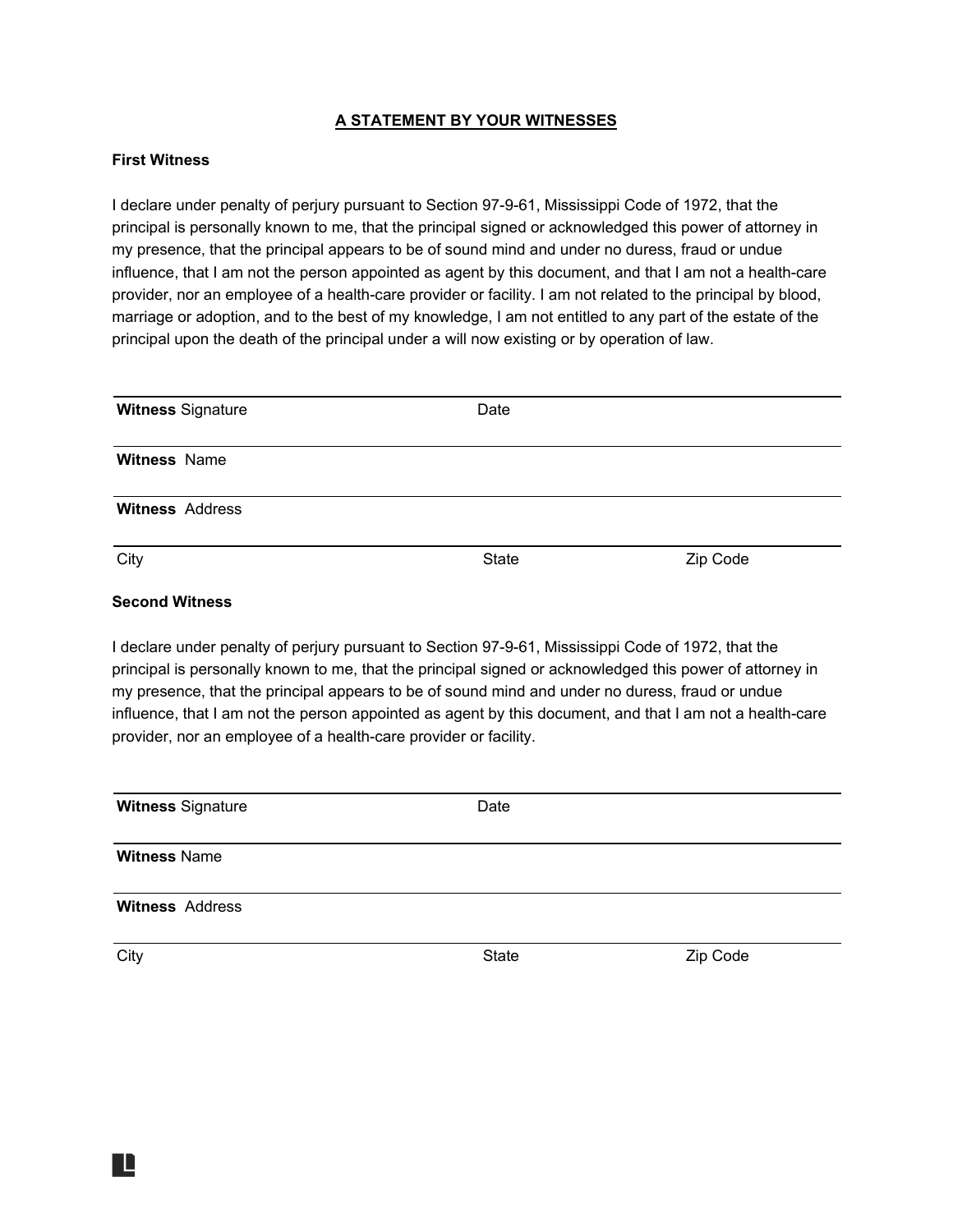#### **NOTARY ACKNOWLEDGEMENT OF PRINCIPAL**

| State of  |        |
|-----------|--------|
|           | (Seal) |
| County of |        |

The foregoing instrument was acknowledged before me this \_\_\_\_\_\_ day of **--(Please Select)--**\_, 20\_\_\_\_\_\_, by the undersigned, \_\_\_\_\_\_\_\_\_\_\_\_\_\_\_\_\_\_\_\_\_\_\_\_\_, who is personally known to me or satisfactorily proven to me to be the person whose name is subscribed to the within instrument.

\_\_\_\_\_\_\_\_\_\_\_\_\_\_\_\_\_\_\_\_\_\_\_\_\_\_\_\_\_\_\_\_\_\_\_\_\_ **Signature** 

\_\_\_\_\_\_\_\_\_\_\_\_\_\_\_\_\_\_\_\_\_\_\_\_\_\_\_\_\_\_\_\_\_\_\_\_\_ Notary Public

L

My Commission Expires: \_\_\_\_\_\_\_\_\_\_\_\_\_\_\_\_\_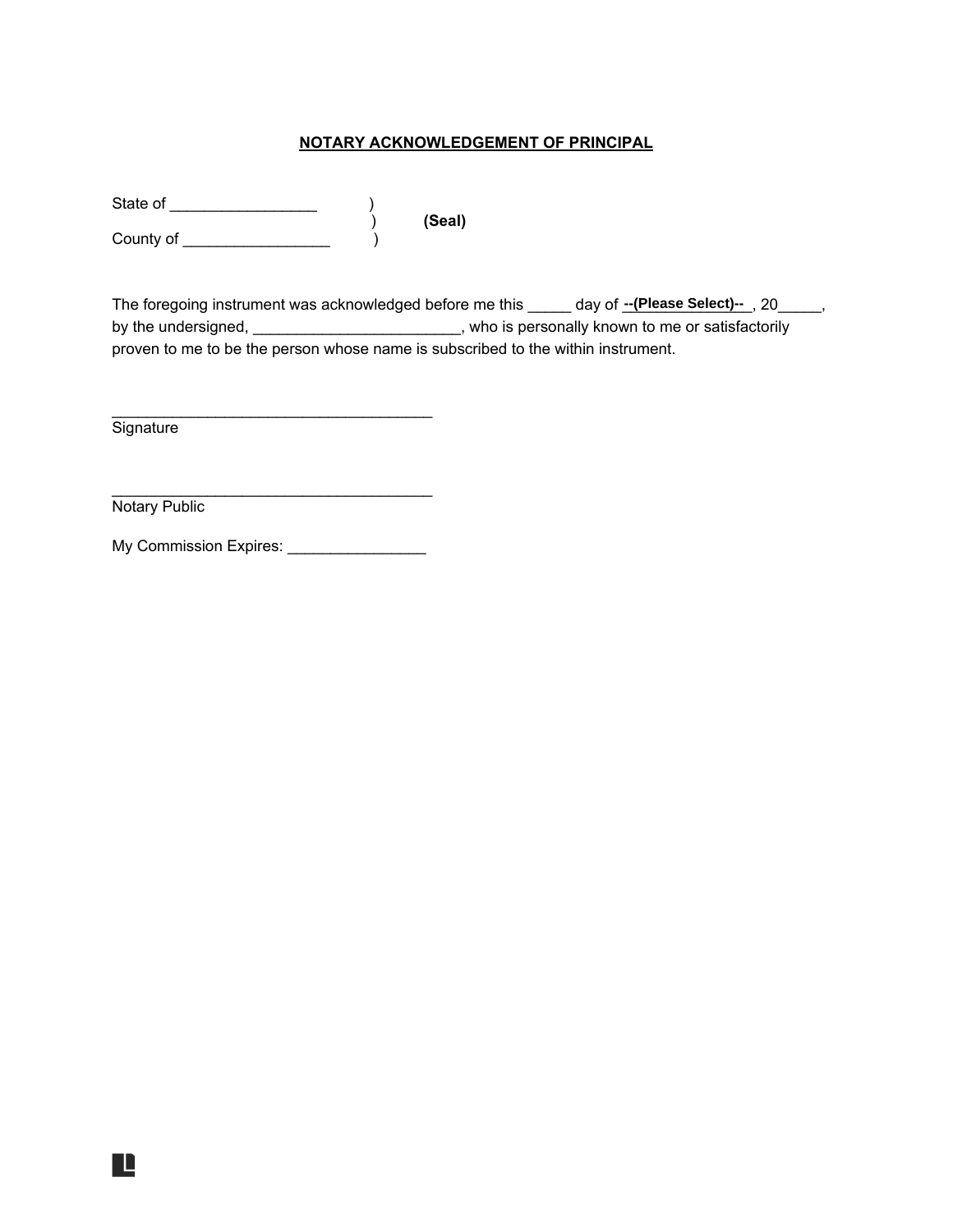# **NOTARY ACKNOWLEDGEMENT OF WITNESSES**

| State of  |        |
|-----------|--------|
|           | (Seal) |
| County of |        |

| The foregoing instrument was acknowledged before me this                                               |     | day of $-$ (Please Select)--, 20 |
|--------------------------------------------------------------------------------------------------------|-----|----------------------------------|
| by the undersigned witnesses,                                                                          | and | who                              |
| are personally known to me or satisfactorily proven to me to be the person whose name is subscribed to |     |                                  |
| the within instrument.                                                                                 |     |                                  |

Signature

Notary Public

Ľ

My Commission Expires: \_\_\_\_\_\_\_\_\_\_\_\_\_\_\_\_\_\_\_\_

\_\_\_\_\_\_\_\_\_\_\_\_\_\_\_\_\_\_\_\_\_\_\_\_\_\_\_\_\_\_\_\_\_\_\_\_\_

\_\_\_\_\_\_\_\_\_\_\_\_\_\_\_\_\_\_\_\_\_\_\_\_\_\_\_\_\_\_\_\_\_\_\_\_\_